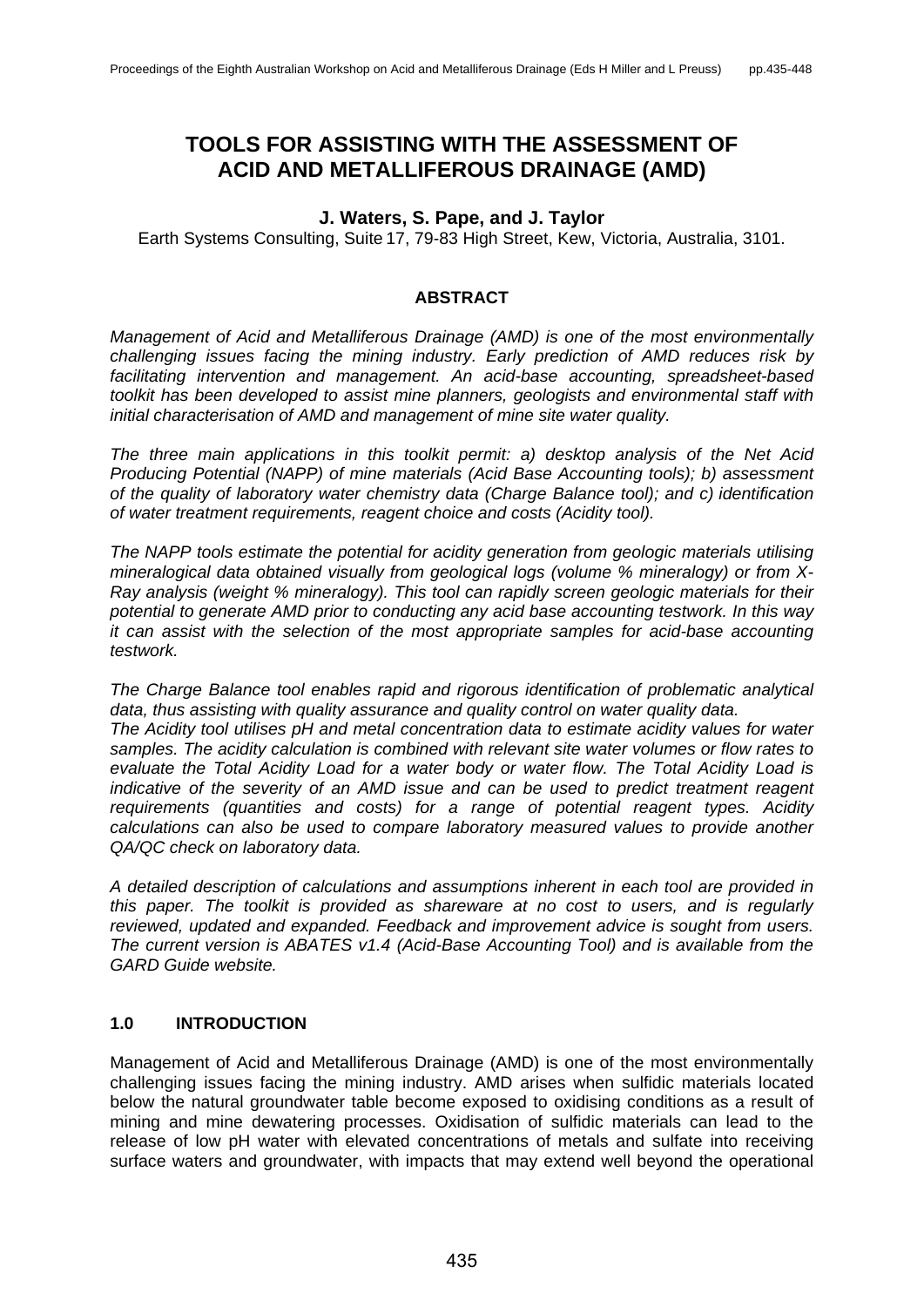life of a mine if not well managed. The complexity and cost of AMD management can be significantly lowered, however, if the potential for AMD is identified and quantified during the early stages of mine planning.

At present, static geochemical characterisation tests (e.g. Acid Base Accounting and Net Acid Generation Tests), combined with AMD block modeling, kinetic geochemical testwork (e.g. column leach and oxygen consumption methods) and water chemistry analysis, are the main tools available to predict and monitor the extent and rate of AMD generation from various mine materials.

Static geochemical characterisation tests rely on specific sample preparation and laboratorybased analytical procedures that are time consuming, with a typical delay of days to weeks between sample collection and analysis. This can limit the value of geochemical data as a tool for day-to-day management decisions (e.g. waste rock segregation and handling).

Water chemistry data from mine sites often fails to include Total Acidity analysis. An understanding of Total Acidity concentrations is vital for quantifying the total load of pollutants in a water body or stream. Such data informs the most appropriate treatment method (e.g. passive or active treatment) and can be used to determine the amount of reagent required to fulfil water quality objectives.

An Excel-based program called ABATES has been developed to address some of these issues and assist mine planners, geologists, geochemists and environmental personnel with AMD and water quality assessments. The program includes a series of tools as follows:

- *Acid Base Accounting tools* can be used to estimate Net Acid Producing Potential (NAPP) of geological materials using mineralogical data from geological logs or X-Ray Diffraction (XRD) data.
- *Charge Balance Estimator tool* is designed to provide a quality assurance / quality control (QA/QC) check on analytical chemistry data for any water sample, by estimating the Charge Balance Error (CBE) to verify that anionic and cationic species are correctly balanced.
- *Acidity Estimator tool* enables quantitative determination of the Total Acidity and Total Acidity Load of a water body or stream, based on water chemistry data, in order to assess AMD treatment reagent requirements.

The flexibility of ABATES allows it to be used routinely for estimating AMD potential, assessing water chemistry data and providing a basis for AMD management and treatment at all stages of mine development, as illustrated in Figure 1.

While the program is not a substitute for detailed geochemical testing, it is particularly useful for initial screening of AMD issues and to objectively identify existing issues with the accuracy of geochemical and water chemistry analytical data.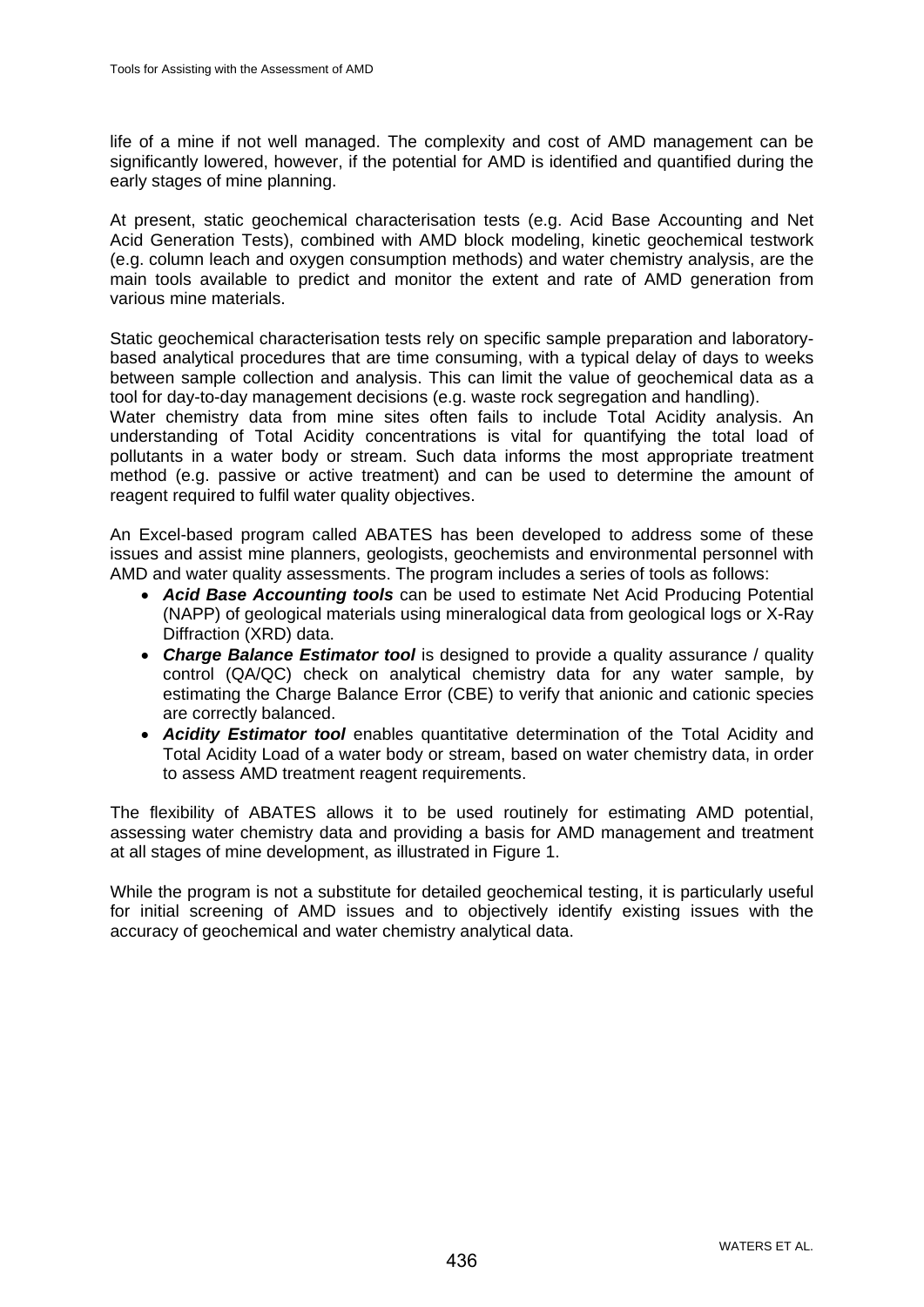

<sup>1</sup> Acid-base accounting tools, <sup>2</sup> Water quality assessment tools

## **Fig. 1: Simplified flow chart indicating the various stages of mine planning and operation where ABATES can be applied to site geochemical characterisation, AMD monitoring and management programs.**

This paper is organised into two main sections: the first section deals with Acid Base Accounting (NAPP tools), while the second deals with water quality assessment (Charge Balance and Acidity tools). Each section contains a brief description of the conventional laboratory-based tests, followed by an explanation of the corresponding theoretical methods used in ABATES. In addition, the section on water chemistry tools describes how the program evaluates the quality of water chemistry data.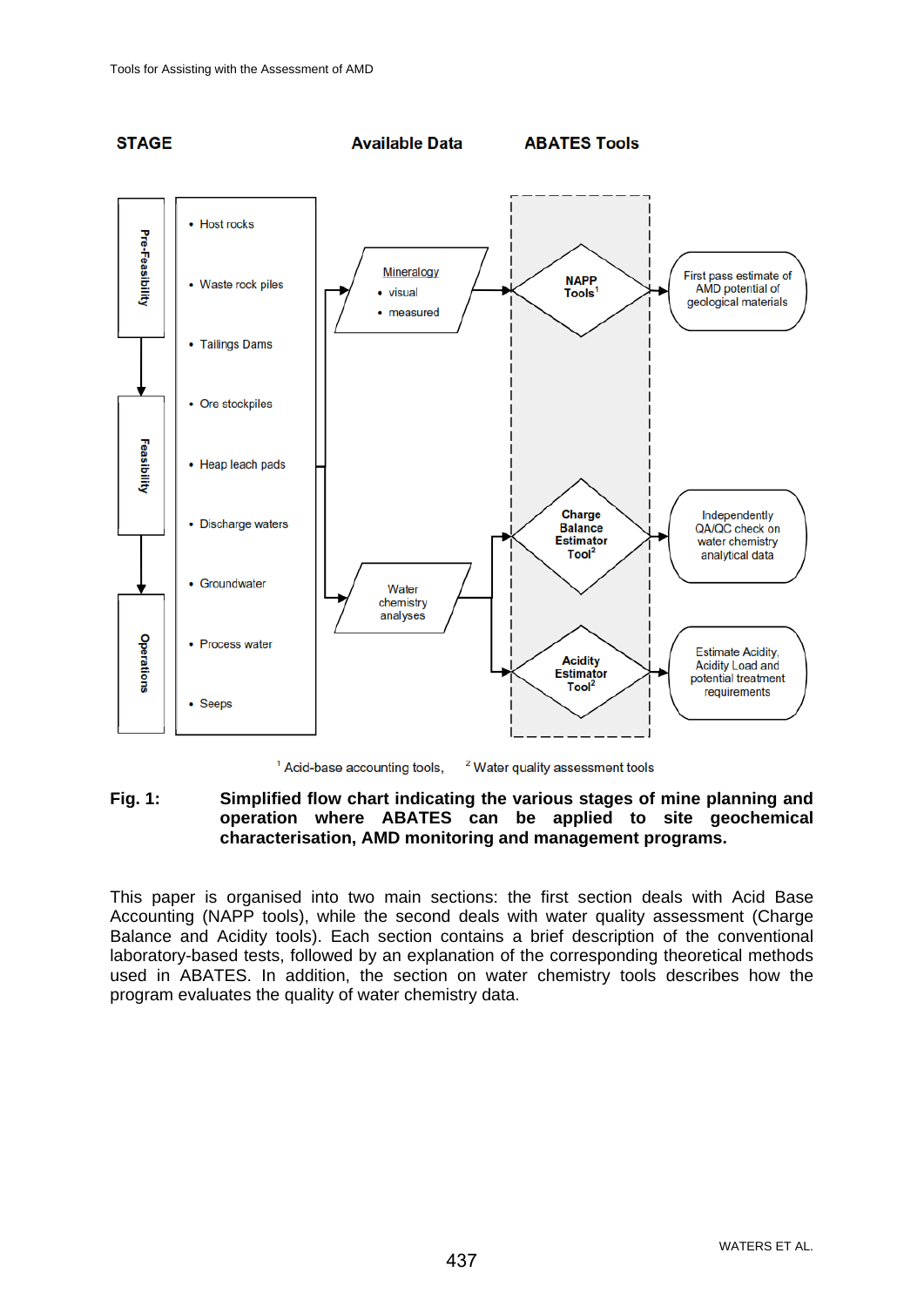## **2.0 GEOCHEMICAL CHARACTERISATION BASED ON NET ACID PRODUCING POTENTIAL**

Net Acid Producing Potential (NAPP) is a measure of the difference between the capacity of a sample to generate acid (Acid Producing Potential or  $APP<sup>1</sup>$  $APP<sup>1</sup>$  $APP<sup>1</sup>$ ) and its capacity to neutralise acid (Acid Neutralising Potential or ANC). Acid generating reactions are promoted by the oxidation of key sulfide minerals once exposed to atmospheric oxygen, while acid neutralising reactions result from the dissolution of alkaline minerals, mainly carbonates. NAPP is calculated as follows:

$$
NAPP = APP - ANC
$$
 [1]

In Australia NAPP, APP and ANC are generally expressed in units of kg  $H_2SO_4$  / tonne of material.

#### **2.1 Analytical Evaluation of NAPP**

Laboratory evaluation of NAPP requires two separate analytical procedures to quantify the APP and the ANC of a sample, respectively. These methods are summarised briefly below<sup>[2](#page-3-1)</sup>. APP is determined by analysing the Total Sulfur content (wt.% S) of a sample. All sulfur is assumed to occur as pyrite (FeS<sub>2</sub>), which is completely oxidised to produce sulfuric acid  $(H<sub>2</sub>SO<sub>4</sub>)$ , as shown in Eqn. [2].

$$
FeS_{2 (solid)} + 3.75 O_2 + 3.5 H_2O \Leftrightarrow Fe(OH)_{3 (solid)} + 2 H_2SO_4
$$
  
[2]

According to the stoichiometry of Eqn. [2], for each mole of pyrite, two moles of  $H_2SO_4$  are generated. Thus, a sample containing 1 wt.% S can generate 30.6 kg  $H_2SO_4$  per tonne. APP is therefore is computed as follows:

APP (kg H<sub>2</sub>SO<sub>4</sub>/tonne) = Total Sulfur (wt. % S) 
$$
\times
$$
 30.6 (conversion factor) [3]

APP may be overestimated if a sample contains forms of sulfur other than pyrite, such as commonly occurring sulfate minerals (e.g. anhydrite - CaSO<sub>4</sub>, gypsum - CaSO<sub>4</sub>, 2H<sub>2</sub>O, and barite - BaSO<sub>4</sub>), native sulfur, non acid forming sulfides (e.g. sphalerite - ZnS, covellite – CuS; Stewart et al., 2003) or weakly acid generating organic sulfur-bearing compounds.

ANC is determined by adding hydrochloric acid (HCl) to a sample and titrating the resulting solution to a pH of 7.0 with sodium hydroxide (NaOH). The amount of acid consumed by the initial reaction between the sample and HCl represents the ANC.

Surface passivation effects on carbonate minerals (ie. precipitate coatings), mineral acidity, incomplete reactions (i.e. oxidation of  $Fe^{2+}$ ; precipitation of Fe, AI and other metals) and the presence of soluble acid salts may influence the "effective" ANC of a sample<sup>[3](#page-3-2)</sup>.

The main drawback of laboratory-based APP and ANC measurement, and hence NAPP determination, is that sample mineralogy is not taken into account (Jambor, 2003).

<span id="page-3-0"></span> $1$  APP is commonly also referred to as Maximum Potential Acidity or MPA.

<span id="page-3-1"></span> $2$  Detailed descriptions of NAPP analytical methods are provided in Sobek et al (1978), US EPA (1994), MEND (2000), Skousen et al. (2002), AMIRA (2002) and Jambor (2003).

<span id="page-3-2"></span> $3$  These issues are described further in Weber et al. (2004a, 2004b, 2005) and Jambor (2003).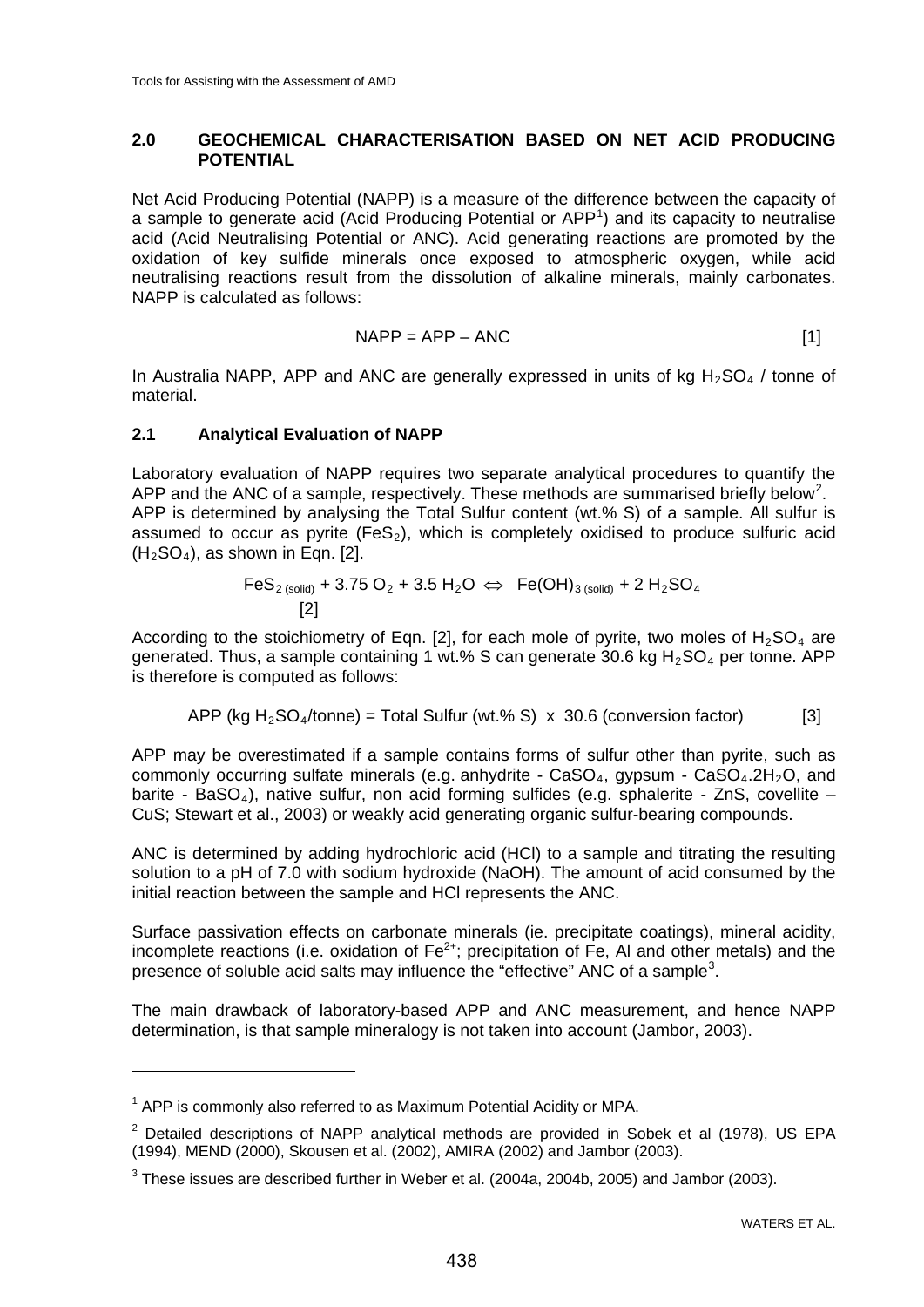# **2.2 Mineralogical Evaluation of NAPP Using ABATES**

To overcome the some of the limitations of laboratory-derived NAPP data as described above, NAPP can be estimated in ABATES when mineralogical data are available. This:

- Avoids the issues associated with using Total Sulfur to compute APP.
- Removes the influences of carbonate passivation and mineral acidity in the ANC test.
- Overcomes the problems of incomplete oxidation and slow reaction kinetics during laboratory testwork.

NAPP values are estimated in ABATES by using mineral abundance data for acid generating and acid neutralising minerals (in wt.% or vol.% units) as a basis for calculating APP and ANC, respectively.

Specifically, the APP is computed based on the theoretical potential of  $FeS<sub>2</sub>$  and other sulfide minerals to generate sulfuric acid under oxidising conditions. The calculation draws on a comprehensive reference list (Table 1) which contains the most commonly occurring sulfide minerals and details the stoichiometry of each potential sulfide oxidation reaction. For each reaction, the stoichiometry is used to determine the moles of sulfuric acid produced by complete oxidation of each mole of sulfide mineral. This approach takes into account the fact that not all sulfide minerals react with atmospheric oxygen to generate sulfuric acid.

Similarly, estimation of ANC in ABATES is based on the individual contributions of a range of commonly occurring carbonate minerals and the stoichiometry of their reactions with acid (Table 2). The program accounts for the fact that not all carbonate minerals have equivalent neutralising capacity to  $CaCO<sub>3</sub>$ , and some even exhibit zero net neutralising capacity. This point is illustrated by the dissolution of siderite (FeCO<sub>3</sub>) in the presence of acid (Eqns. [4] and [5]) in which the net effect is neither consumption nor production of acid:

$$
FeCO_{3 (s)} + 2 H^{+}{}_{(aq)} \qquad \qquad \Leftrightarrow \qquad Fe^{2+}{}_{(aq)} + H_{2}O + CO_{2} \qquad \qquad [4]
$$

$$
Fe^{2+}{}_{(aq)} + 0.25 O_2 + 2.5 H_2O \Leftrightarrow Fe(OH)_{3 (s)} + 2 H^+{}_{(aq)}
$$
 [5]

Depending on the mineralogical data available, two options are available to compute NAPP values in ABATES:

- The first option uses visual estimates of mineral abundances (vol.%) from geological logs and/or field observations. The advantage of this option is that geological data are commonly available at any stage of mine development, enabling a rapid first pass NAPP estimate for both in-situ materials and waste rock piles.
- The second option uses laboratory measurements of mineral abundances (wt.%). These can be obtained by X-Ray Diffraction (XRD) and are therefore more accurate, but also more time-consuming and costly than visual estimates.

Key assumptions used in the NAPP calculations are summarised below:

- Mineralogical data are fully representative of the geological materials being assessed.
- Minerals are present as their pure-end member compositions and polymetallic sulfide minerals have fixed molar ratios of metals.
- Only reactive sulfide minerals (i.e. not all sulfides) completely oxidise in the presence of atmospheric oxygen in accordance with the stoichiometric relationships shown in Table 1.
- Each carbonate mineral undergoes complete reaction with acid in the presence of atmospheric oxygen (i.e. no surface passivation of carbonate minerals takes place) in accordance with the stoichiometric relationships shown in Table 2.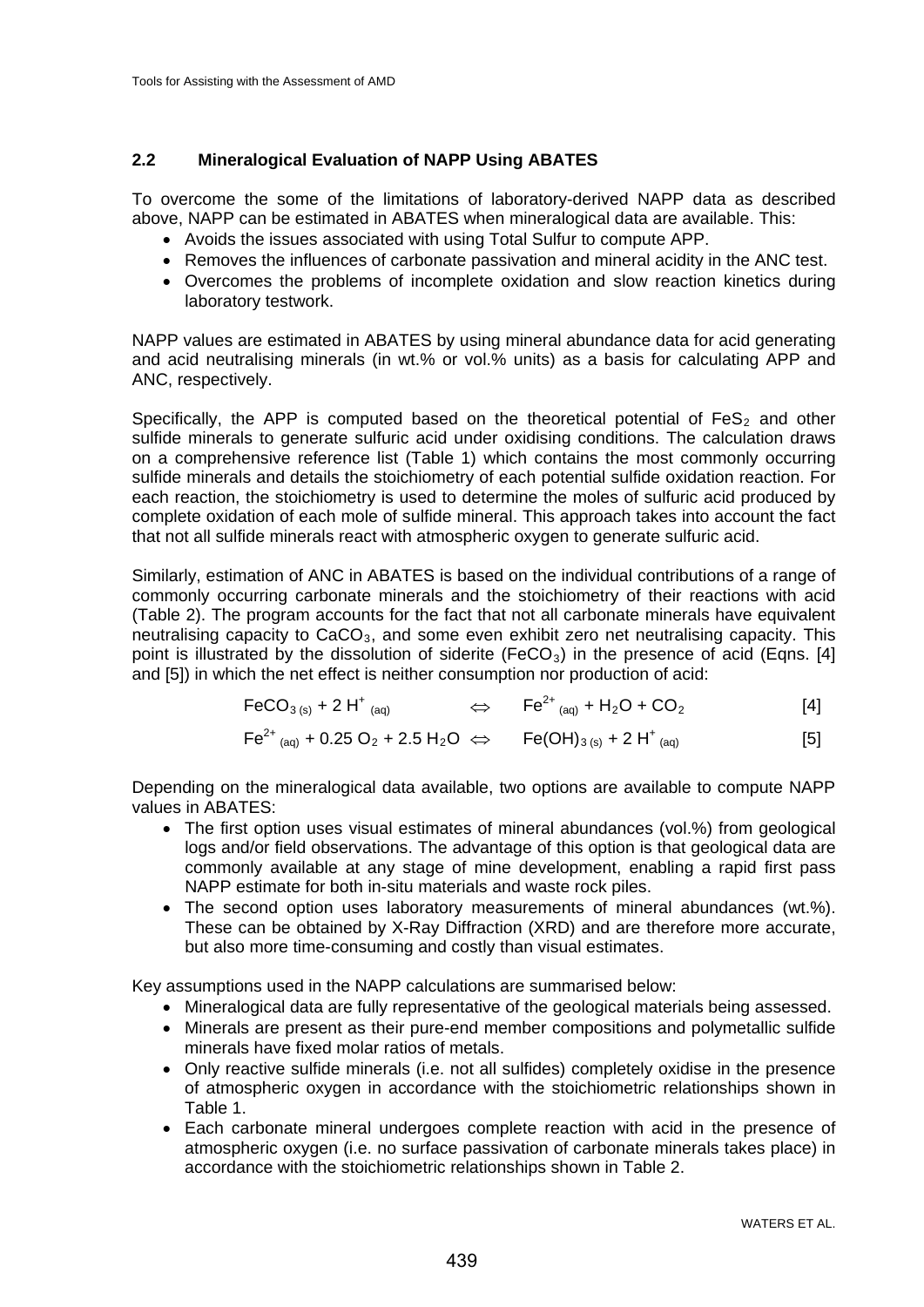• Oxides, sulfates and silicates have negligible effect on acid generation or neutralisation.

#### **3.0 WATER CHEMISTRY ASSESSMENT TOOLS**

The assessment of mine site water chemistry begins in the early stages of mine planning (pre-feasibility) and continues through mine development and post-closure. Water chemistry is often routinely monitored to fulfill regulatory requirements, assess options for water reuse or discharge, assess the effectiveness of AMD management, and in some cases assess treatment requirements. The Total Acidity of a water body or stream is probably the best single indicator of the severity of AMD and likely treatment requirements.

Total Acidity, reported as milligrams of  $CaCO<sub>3</sub>$  equivalent per litre (mg  $CaCO<sub>3</sub>$  / L), provides an indication of how much  $CaCO<sub>3</sub>$  would be required to neutralise an acidic solution, commonly to a pH of 8.3. Total Acidity takes into account both existing  $H^+$  ions (determined from  $pH$ ) and latent  $H^+$  ions that may be produced by metal hydrolysis and precipitation. Hydrolysis and precipitation reactions for Fe, Al and Mn are shown in Eqms. [6]-[8]:

$$
Fe^{3+}{}_{(aq)} + 3 H_2O \qquad \Leftrightarrow \qquad Fe(OH)_{3 (s)} + 3 H^+{}_{(aq)} \qquad [6]
$$

$$
Al^{3+}
$$
  $(aq) + 3 H_2O$   $\Leftrightarrow$   $Al(OH)_{3(s)} + 3 H^{+}$   $(aq)$  [7]

$$
Mn^{2+}
$$
<sub>(aq)</sub> + 2 H<sub>2</sub>O  $\Leftrightarrow$   $Mn(OH)_{2(s)} + 2 H^{+}$ <sub>(aq)</sub> [8]

The Acidity tool in ABATES can be used to estimate Total Acidity, Total Acidity Load and likely treatment reagent requirements from routine water chemistry data, providing a quick and low cost method of quantifying an existing AMD issue. A comparison of methods for analytical evaluation of Total Acidity, and the method used in ABATES, is provided below. This is followed by an explanation of how ABATES can be used to estimate charge balance errors, providing an independent means for evaluating the quality of water chemistry data.

#### **3.1 Analytical Evaluation of Total Acidity**

Total Acidity is determined in the laboratory by titrating a fully oxidised water sample with a strong base (e.g. APHA et al, 2005). The sample is oxidised with hydrogen peroxide ( $H_2O_2$ ) and then titrated to a pH of 8.3 with sodium hydroxide (NaOH) (Eqn. [9]). Results are then equated to an equivalent amount of CaCO<sub>3</sub>, and reported as mg CaCO<sub>3</sub> / L.

$$
2 H^{+}{}_{(aq)} + CaCO_{3(s)} \quad \Leftrightarrow \quad Ca^{2+}{}_{(aq)} + CO_{2} + H_{2}O
$$
 [9]

Total Acidity may also be underestimated during laboratory tests as:

- The titration to pH 8.3 may remove the majority of dissolved metal species via precipitation as metal hydroxides, but not all metals (e.g. manganese).
- In some cases, insufficient addition of  $H_2O_2$  may lead to incomplete oxidation and hydrolysis of dissolved metal species.

#### •

# **3.2 Estimating Total Acidity and Total Acidity Load Using ABATES**

Within the Acidity tool of ABATES, Total Acidity can be calculated from standard water chemistry analyses using pH and dissolved metal concentration data. This avoids the need to perform additional laboratory test work. Calculation of Total Acidity in ABATES can also be used as a QA/QC check on laboratory-derived acidity measurements.

In ABATES, dissolved metal concentrations are converted to H<sup>+</sup> equivalent concentration, or Latent Acidity, using Eqn. [10], and then Eqn. [11] is used to estimate Total Acidity, in mg/L CaCO<sub>3</sub> equivalent, from Latent Acidity and pH.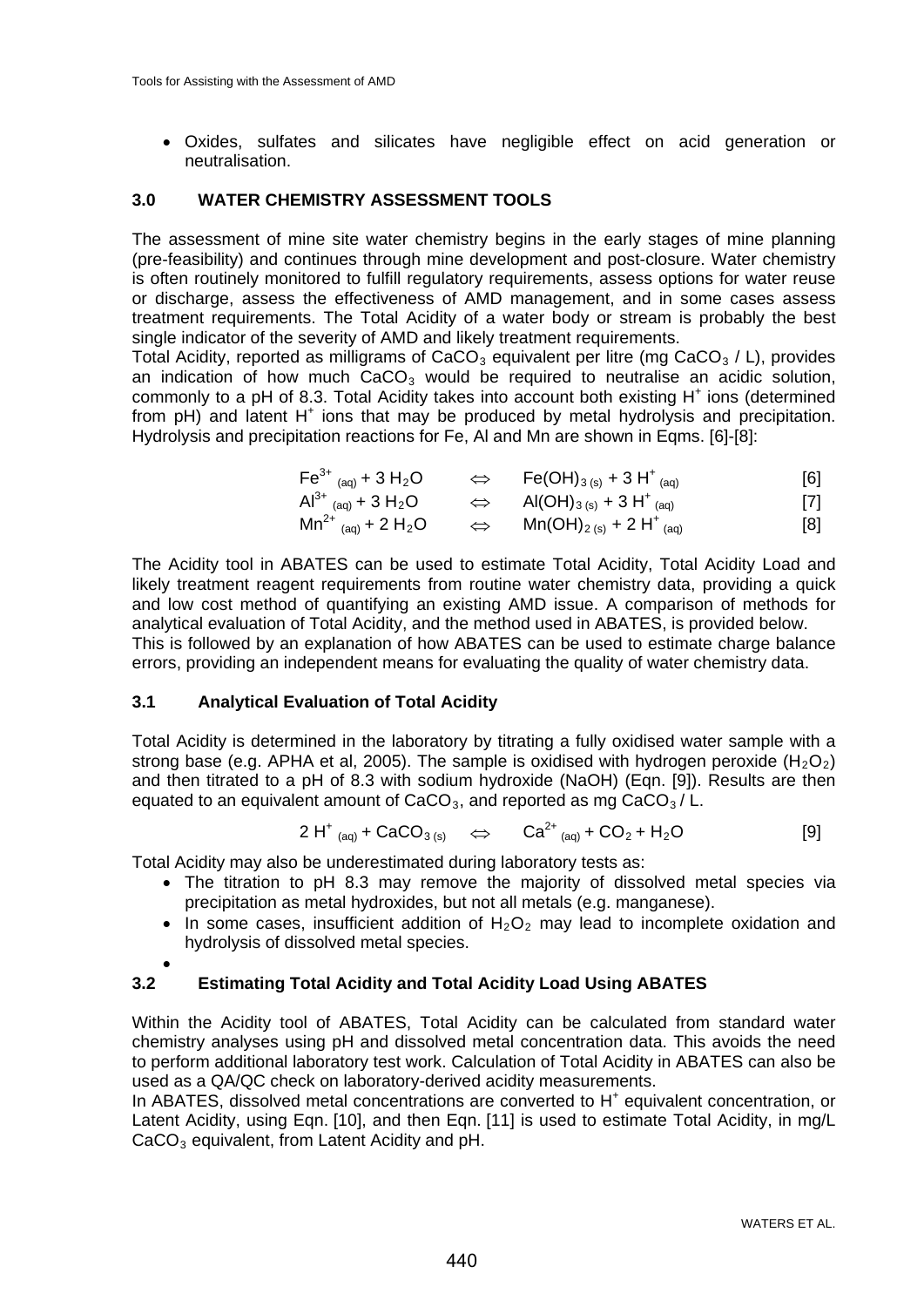$$
Latent Acidity = \sum \left[ \text{charge on metal ion} \times \frac{\text{metal concentration (mg/L)}}{\text{metal atomic weight (g/mol)}} \right]
$$
 [10]

Total Acidity = 
$$
\frac{M(CaCO_3)}{2}
$$
 × (Latent Acidity + 1000 × (10<sup>-pH</sup>)) [11]

The calculation of Total Acidity assumes complete oxidation and hydrolysis of all metal species in the sample and is therefore comparable to a theoretical titration with pH endpoint of roughly 9.5, rather than 8.3 as used in laboratory-based acidity measurement. As a result, calculated Total Acidity values are often greater than those obtained using the standard laboratory method, and provide a better (more conservative) estimate of AMD treatment reagent requirements<sup>[1](#page-6-0)</sup>.

When entering pH and dissolved metal concentration data, the user should be mindful that:

- Metal concentrations should represent the dissolved (ie. 0.45 µm filtered water analysis) rather than total concentrations to avoid overestimating the Total Acidity.
- Oxidation, hydrolysis and precipitation of dissolved metal species between the time of field sampling and laboratory analysis may alter both pH and dissolved metal concentrations. Use of field pH data provides a better estimate of Total Acidity.
- There are two options for entering Iron (Fe) and Copper (Cu) concentrations, depending on redox state. If this is unknown, all Fe can be assumed to be present as Fe(III), and Cu as Cu(II), to provide a conservative estimate of Total Acidity<sup>[2](#page-6-1)</sup>.

The Total Acidity Load of a water stream can also be calculated in ABATES, using Eqn. [12], and is essentially equivalent to ongoing AMD treatment reagent requirements.

$$
Total Acidity Load = Total Acidity \times Flow Rate
$$
 [12]

Total Acidity Load is expressed in tonnes  $CaCO<sub>3</sub>$  equivalent per unit time (e.g. 1.0 tonne  $CaCO<sub>3</sub>$  per day). Eqn. [12] utilises the Total Acidity value obtained via Eqn. [11] and the estimated stream flow rate in megalitres per unit time (ML / unit time). In the case of a fixed water body (e.g. pit lake), Flow Rate may be substituted for Volume of the water body in Eqn. [12], in which case the Total Acidity Load is expressed in tonnes  $CaCO<sub>3</sub>$  equivalent.

Once the Total Acidity Load is known, ABATES can convert its value, on a molar basis, to any neutralisation reagent of choice (e.g. 1.0 tonne  $CaCO<sub>3</sub>$  per day = 740 kg Ca(OH)<sub>2</sub> per day) to provide an estimate of AMD treatment reagent requirements and costs.

#### **3.3 Analytical Evaluation of Water Chemistry Data Accuracy**

Charge balance calculations are a useful means of evaluating the accuracy of water chemistry data. In natural waters, there is a balance between cations (positively charged species) and anions (negatively charged species). In any water chemistry analysis, calculating the difference between all measured cationic and anionic species, or the Charge Balance Error (CBE), can provide an indication of the quality of the analytical data.

The most accurate way of calculating the charge balance of a solution is by calculating the

<span id="page-6-0"></span> $1$  Calculation of Total Acidity may also be more accurate than laboratory-derived acidity measurements, as metal concentrations are often measured to a much greater accuracy (e.g.  $\pm$ 0.001 mg/L) than Total Acidity (e.g.  $\pm$  5 mg/L).

<span id="page-6-1"></span> $2$  Other redox sensitive metals such as Arsenic (As), Manganese (Mn) and Chromium (Cr) are assumed to be present as As(V), Mn(II) and Cr(VI), respectively.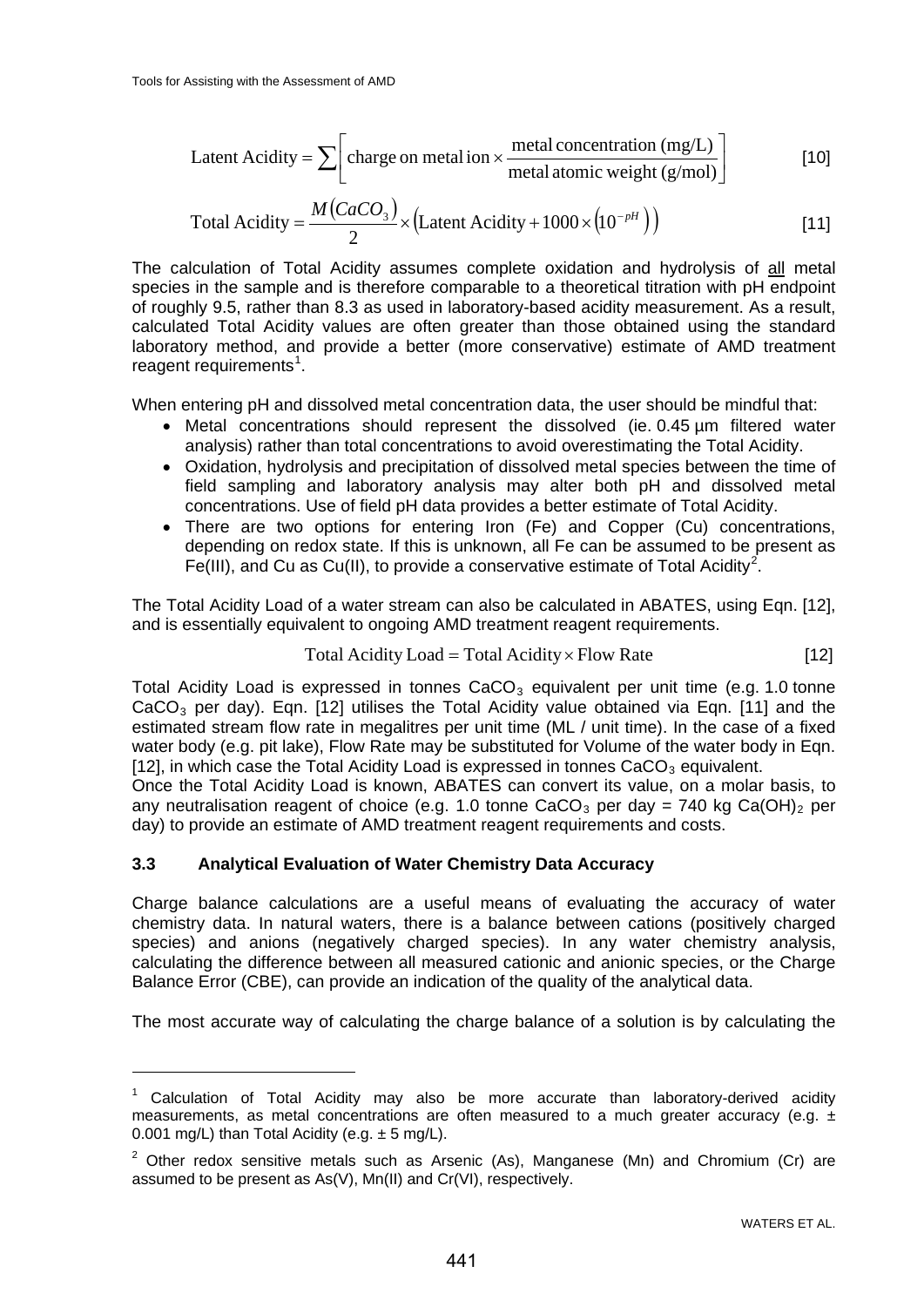aqueous speciation of the solution from a water analysis. These aqueous speciation calculations "match" cations with anions to form likely aqueous complexes based on a number of variables including ionic strengths, valence states and activity coefficients. CBE indicates if there are residual cations or anions left unmatched.

Aqueous speciation calculations are performed by complex computer programs, which commonly result in the identification of hundreds of aqueous complexes in a sample. These programs provide a more detailed assessment than is often required for a preliminary evaluation of water chemistry data, as the charge balance of a sample is generally dominated by a relatively small number of major cation and anion species.

# **3.4 Estimation of Water Chemistry Data Accuracy Using ABATES**

ABATES provides a simple alternative to conducting complex aqueous speciation calculations for the estimation of CBE, by focusing on the major cations and anions that tend to be the dominant aqueous species in water samples. While the complexity of true aqueous speciation of any sample is acknowledged, the method used in ABATES (described below) is generally considered to be sufficiently accurate for first pass identification of significant CBE's.

ABATES estimates the CBE by summing cation (including  $H^+$ ) and anion (including OH $\bar{ }$ ) concentrations on a milli-equivalent basis. In particular, the analyte concentrations are converted from mg/L to mEq/L (milli-equivalents per litre). For each anion and cation present in solution, its mEq/L value is computed as follows:

$$
mEq/L = \frac{mg/L}{molecular \ weight} \ x \ charge \ [13a]
$$

The contribution of H<sup>+</sup> and OH<sup>-</sup> to charge balance is computed as follows:

$$
H^{+} mEq/L = 10^{-pH}
$$
  
OH^{-} mEq/L = 10<sup>-(14-pH)</sup> [13b]

In the above equation, the absolute value of the charge is used so that the milli-equivalent amount is always positive. Milli-equivalents for anionic and cationic species are summed separately and the charge balance error is calculated using Eqn. [14]:

$$
CBE = \left[ \frac{\sum (mEq) \text{ cations} - \sum (mEq) \text{ anions}}{\sum (mEq) \text{ cations} + \sum (mEq) \text{ anions}} \right] x 100\% \quad [14]
$$

The following assumptions are made in ABATES to estimate CBE:

- Metals are assumed to be present in dissolved form (i.e. 0.45 um filtered water analysis). Use of total concentrations may lead to overestimation of the CBE.
- Fe, Mn, Cu, Zn and Pb are assumed to carry a  $2^+$  charge.
- Arsenic<sup>[1](#page-7-0)</sup> is assumed to be present as  $H_2AsO_4^-$  at a pH of less than 6.5,or HAsO<sub>4</sub><sup>2</sup> at a pH greater than 6.5.
- Chromium<sup>1</sup> is assumed to be present as  $H_2CrO_4$  at a pH of less than 6.5, or HCrO<sub>4</sub><sup>2</sup> at a pH greater than 6.5.
- All ammonia is assumed to be present as  $NH_4^+$ .

• Volatile acids, reported as acetic acid, are assumed to be present as  $CH_3CO_2$ .

<span id="page-7-0"></span> $1$  The charge of arsenic and chromium, which contribute to the anionic charge balance, is pH dependent.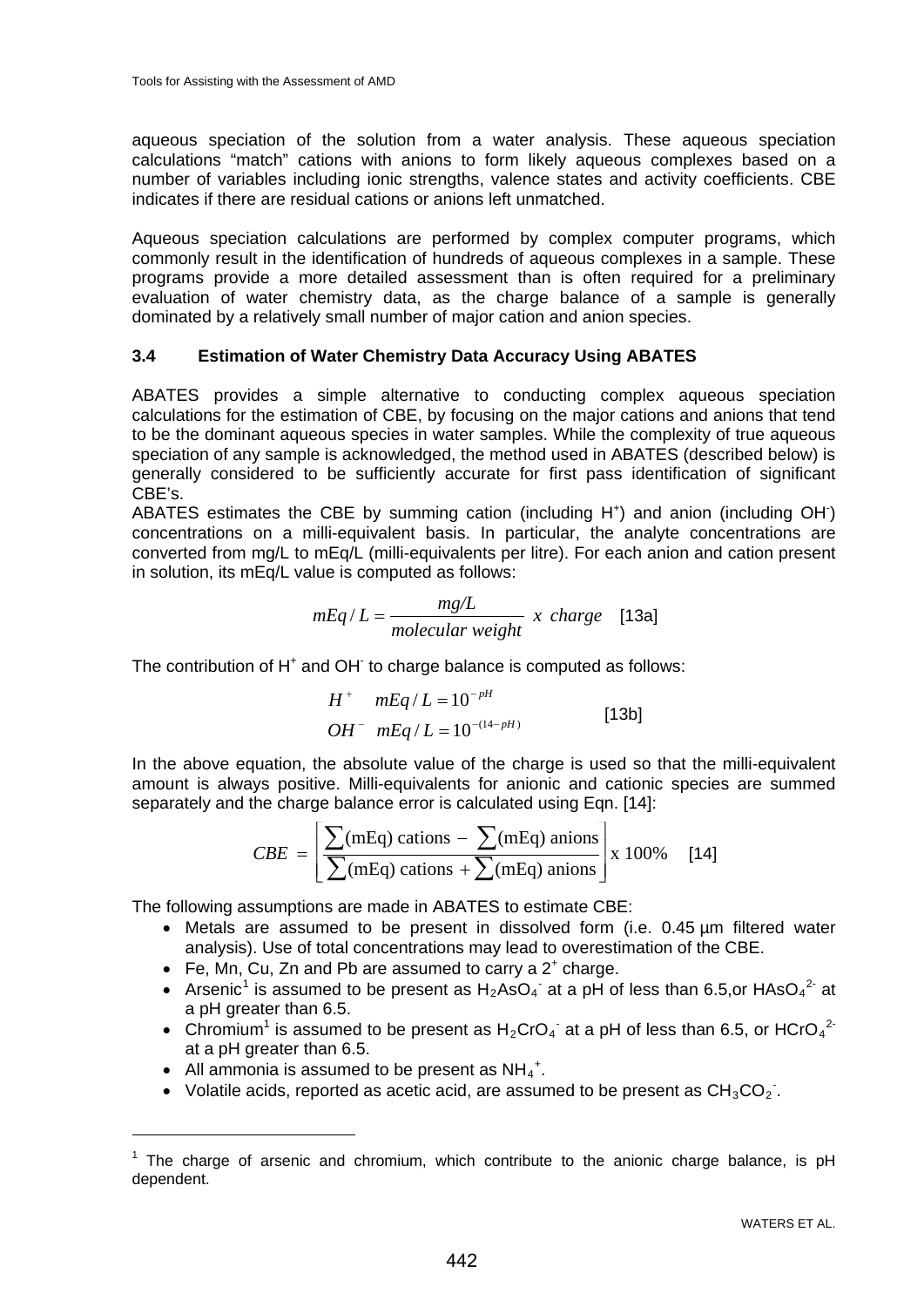• Phosphorus is assumed to be present as orthophosphate  $PO_4^3$ .

There is no industry, regulatory or academic consensus on what constitutes an acceptable CBE. ABATES considers an error of  $\pm 10\%$  acceptable for total anion sums of between 10 and 100 mEq/L. For samples with total anion sums less than 10 mEq/L, an error of  $\pm 5\%$  is considered acceptable, however low cation and anion totals decrease the reliability of these calculations for evaluating analytical data. For total anion sums greater than 100 mEq/L, an error of ±15% is considered acceptable in ABATES.

Large errors in charge balance (i.e. excess of positively or negatively charged species) may be attributed to problems with the analytical procedure, exclusion of one or more charged species from the analysis and/or data entry or transcription errors.

# **4.0 CONCLUSIONS**

While ABATES is not intended to replace the need for detailed geochemical testwork , it does provide a quick and low cost method for estimating the AMD potential of geological materials, Total Acidity of mine waters and likely AMD treatment reagent requirements using routinely collected data. It also offers a useful method for QA/QC checks on water chemistry data.

ABATES can be used at any stage of mine development, from pre-feasibility through to postclosure. Estimates provided by ABATES for NAPP and Total Acidity have a number of benefits over more detailed laboratory-based geochemical/AMD test procedures.

NAPP values can be estimated for any sample or geological log for which mineralogical data are available. NAPP estimates based on mineralogical data account for the variable acid producing potential of sulfide minerals (and the fact that not all sulfides are acid producing) as well as the variable acid neutralising capacity of carbonate minerals, unlike laboratorybased NAPP tests. NAPP estimates can also be used to inform sample selection and analytical procedure selection for more detailed static or kinetic geochemical testwork.

Total Acidity values can be readily determined in ABATES for historic and new water chemistry analyses, for which no laboratory measurement of acidity is available. By combining Total Acidity values with field estimates of stream flow rate (or water volume), ABATES can also rapidly assess AMD treatment reagent requirements (quantities and costs). Estimates of Total Acidity are comparable to a laboratory titration to pH 9.5, rather than the standard method for acidity determination (titration to pH 8.3). This leads to slightly higher estimates of Total Acidity than the standard method, but is a more conservative approach to assessing treatment reagent requirements for the purpose of maximising metal removal efficiency.

Identifying the potential for AMD at the early stages of mine planning can dramatically reduce the associated risks and enable more informed design and implementation of specific test work and monitoring programs to assist with AMD assessment and management.

#### **4.1 A note on the availability of the current version**

The current version is ABATES v1.4 (Acid-Base Accounting Tool) and is available from the Earth Systems website (http://www.earthsystems.com.au/resources/acid-drainage) and can also be accessed via the GARD Guide website (http://www.gardguide.com/index.php /Chapter\_7). The toolkit is provided as shareware at no cost to users, and is regularly reviewed, updated and expanded. The current version can be freely distributed, provided the tools are used only as intended and are not modified in any way. Feedback and improvement advice is sought from users, via the contact details provided within the toolkit.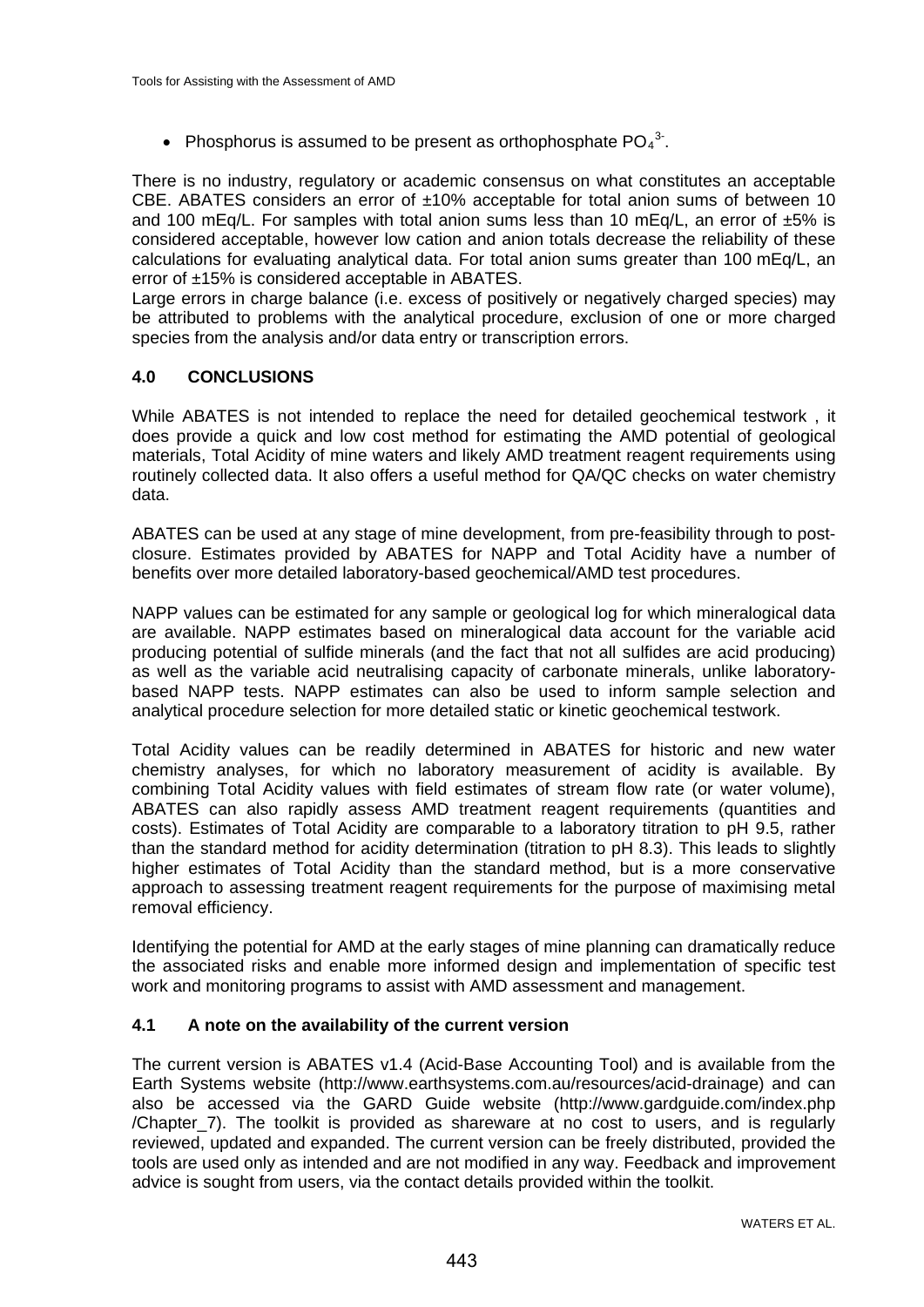# **5.0 REFERENCES**

- APHA, AWWA and WEF (2005) Standard Methods for the Examination of Water and Wastewater. 21<sup>st</sup> Edition. American Public Health Association, American Water Works Association and Water Environment Federation.
- AMIRA (2002) ARD Test Handbook. Project P387A Prediction & Kinetic Control of Acid Mine Drainage. May 2002.
- Jambor, JL (2003) Chapter 6. Mine-waste mineralogy and mineralogical perspective of Acid-Base Accounting. In 'Short Course Series Volume 31 – Environmental Aspects of Mine Wastes'. (Vancouver, British Columbia: Ed. Mineralogical Association of Canada).
- MEND (2000) Mine Environment and Neutral Drainage Reports 1998-2000. Natural Resources Canada.
- Skousen J, Simmons J, McDonald LM and Ziemkiewicz P (2002) Acid-Base Accounting to Predict Post-Mining Drainage Quality on Surface Mines. *Journal of Environmental Quality* **31**: 2034–2044.
- Sobek AA, Schuller WA, Freeman JR and Smith RM (1978) Field and Laboratory Methods Applicable to Overburden and Minesoils. U.S. E.P.A. Report EPA-600/2-78-054.
- Stewart WA, Miller S, Smart R, Gerson A, Thomas JM, Skinner W, Levay G, and Schumann R. (2003) Evaluation of the Net Acid Generation (NAG) Test for assessing the acid generating capacity of sulfide minerals. 6<sup>th</sup> International Conference on Acid Rock Drainage (ICARD)/ Cairns, Queensland, Australia. pp. 617-625.
- USEPA (1994) *Acid Mine Drainage Prediction*. Technical document EPA 530-R-94-036. United States Environmental Protection Agency.
- Weber PA, Stewart WA, Skinner WM, Weisener CG, Thomas JM, Smart, RSC (2004a) Geochemical effects of oxidation products and framboidal pyrite oxidation in acid mine drainage prediction techniques. *Applied Geochemistry* **19**, 1953-1974.
- Weber PA, Thomas JM, Skinner WM, Smart, RSC (2004b) Improved acid neutralisation capacity assessment of iron carbonates by titration and theoretical calculation. *Applied Geochemistry* **19**, 687-694.
- Weber PA, Thomas, JM, Skinner, WM, Smart, RSC (2005) A methodology to determine the acid-neutralisation capacity of rock samples. *The Canadian Mineralogist* **43**, 1183- 1192.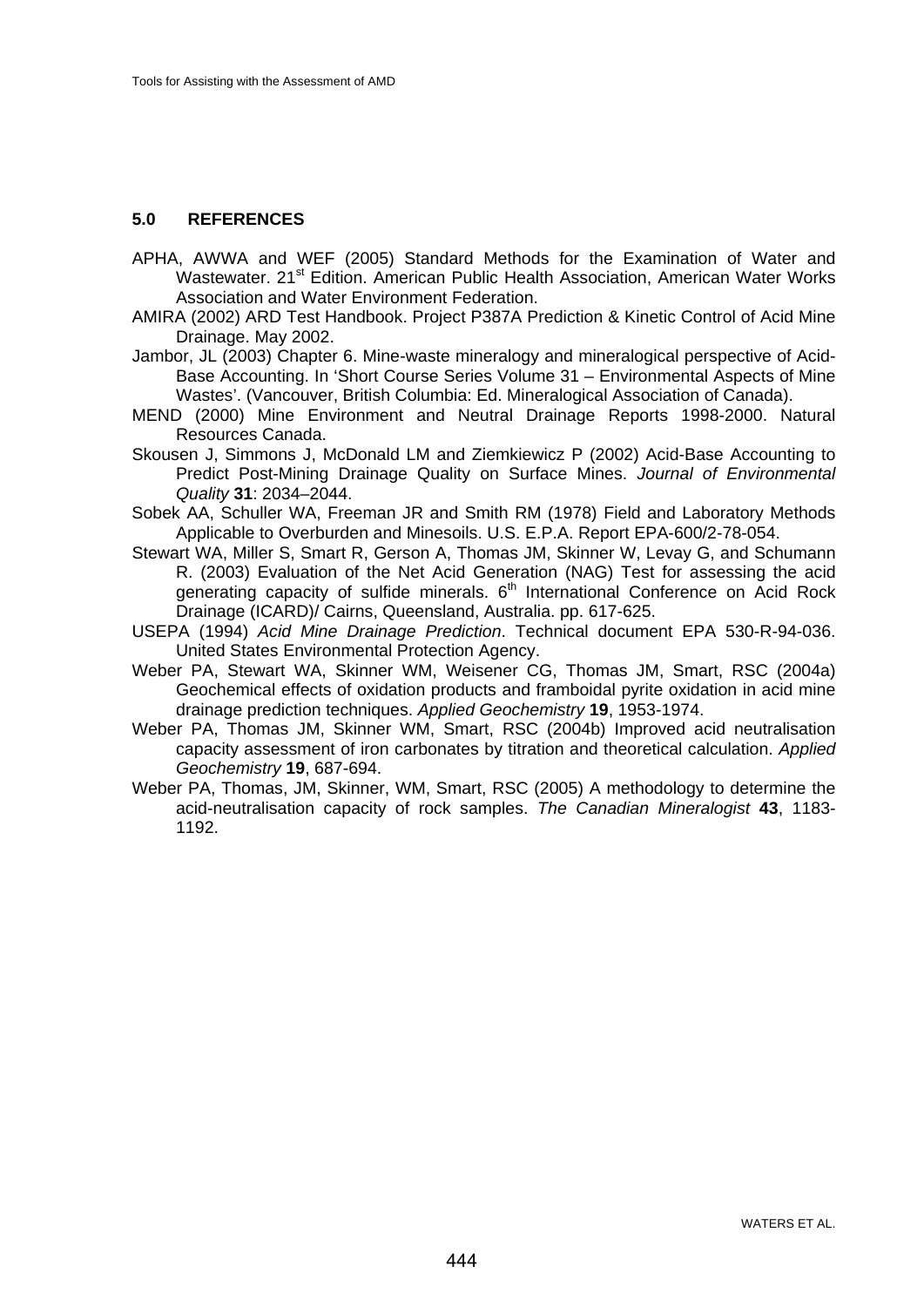**Table 1: Summary of sulfide mineralogical data used by ABATES for estimating NAPP values. The reactions do not necessarily represent actual or**  likely reactions in natural systems, but are useful for accurately calculating the potential for acid production and neutralisation for systems in **equilibrium with atmospheric oxygen. The final metal oxidation states apply to the first and second metals as they appear in each Equation.** 

| <b>Sulfide Mineral</b><br><b>Name</b> | <b>Sulfide</b><br>Mineral<br>Formula | <b>Molar Mass of</b><br>sulfide mineral<br>(g/mol) | <b>Sulfide</b><br>Mineral<br>Density<br>(q/cm <sup>3</sup> ) | <b>Equation</b>                                                                                                                                                   | Mol of sulfuric acid<br>$(H2SO4)$ produced<br>per Mol of mineral<br>oxidised | <b>Final Metal</b><br><b>Oxidation state</b> |
|---------------------------------------|--------------------------------------|----------------------------------------------------|--------------------------------------------------------------|-------------------------------------------------------------------------------------------------------------------------------------------------------------------|------------------------------------------------------------------------------|----------------------------------------------|
| Orpiment                              | As <sub>2</sub> S <sub>3</sub>       | 246.04                                             | 3.52                                                         | $As_2S_3 + 6H_2O + 7O_2 = 2HAsO4-2 + 10H+ + 3SO4-2$                                                                                                               | Oxidises                                                                     | 3                                            |
| Realgar                               | AsS                                  | 106.99                                             | 3.56                                                         | $\text{AsS} + 5/2 \text{ H}_2\text{O} + 11/4 \text{ O}_2 = \text{HAsO}_4^{-2} + 4 \text{ H}^+ + \text{SO}_4^{-2}$                                                 | Oxidises                                                                     | 1                                            |
| <b>Bismuthinite</b>                   | Bi <sub>2</sub> S <sub>3</sub>       | 514.16                                             | 7.00                                                         | $Bi_2S_3 + 3 H_2O + 6 O_2 = Bi_2O_3 + 6 H^+ + 3 SO_4^2$                                                                                                           | Oxidises                                                                     | 3                                            |
| Greenockite                           | CdS                                  | 144.48                                             | 4.49                                                         | CdS                                                                                                                                                               | <b>Unknown</b>                                                               | $\Omega$                                     |
| Cobaltite                             | CoAsS                                | 165.92                                             | 6.33                                                         | $\text{CoAsS} + \frac{7}{2} H_2O + \frac{13}{4} O_2 = \text{HASO}_4^{-2} + \text{Co(OH)}_2 + \text{SO}_4^{-2} + 4 H^+$                                            | Oxidises                                                                     | $\mathbf{1}$                                 |
| Chalcocite                            | Cu <sub>2</sub> S                    | 159.16                                             | 5.65                                                         | $Cu_2S + 5/2 O_2 + H_2O = 2 CuO + 2 H^+ + SO_4^{-2}$                                                                                                              | Oxidises                                                                     | $\mathbf{1}$                                 |
| Digenite                              | Cu <sub>9</sub> S <sub>5</sub>       | 146.45                                             | 5.71                                                         | Cu <sub>9</sub> S <sub>5</sub>                                                                                                                                    | Unknown                                                                      | $\Omega$                                     |
| <b>Bornite</b>                        | Cu <sub>5</sub> FeS <sub>4</sub>     | 501.84                                             | 5.09                                                         | $Cu_5FeS_4 + 11/2 H_2O + 37/4 O_2 = 5 CuO + Fe(OH)3 + 8 H+ + 4 SO4-2$                                                                                             | Oxidises                                                                     | $\overline{4}$                               |
| Cubanite                              | CuFe <sub>2</sub> S <sub>3</sub>     | 271.43                                             | 4.70                                                         | CuFe <sub>2</sub> S <sub>3</sub> + 6 H <sub>2</sub> O + 13/2 O <sub>2</sub> = CuO + 2 Fe(OH) <sub>3</sub> + 6 H <sup>+</sup> + 3 SO <sub>4</sub> <sup>-2</sup>    | Oxidises                                                                     | 3                                            |
| Chalcopyrite                          | CuFeS <sub>2</sub>                   | 183.52                                             | 4.19                                                         | $CuFeS2 + 17/4 O2 + 7/2 H2O = CuO + Fe(OH)3 + 4 H+ + 2 SO4-2$                                                                                                     | Oxidises                                                                     | $\overline{2}$                               |
| Covellite                             | CuS                                  | 95.61                                              | 4.68                                                         | CuS                                                                                                                                                               | <b>Unknown</b>                                                               | $\overline{0}$                               |
| Tennantite                            | $Cu_{12}As_{4}S_{13}$                | 1479.08                                            | 4.65                                                         | $Cu_{12}As_{4}S_{13}$ + 61/2 O <sub>2</sub> + 19 H <sub>2</sub> O = 12 CuO + 4 HAsO <sub>4</sub> <sup>-2</sup> + 34 H <sup>+</sup> + 13<br>SO <sub>4</sub>        | Oxidises                                                                     | 13                                           |
| Tetrahedrite                          | $Cu_{12}Sb_{4}S_{13}$                | 1666.44                                            | 4.95                                                         | $Cu_{12}Sb_4S_{13} + 57/2O_2 + 15H_2O = 12 CuO + 4 HSbO_2 + 26 H^* + 13 SO_4^2$                                                                                   | Oxidises                                                                     | 13                                           |
| Enargite                              | Cu <sub>3</sub> AsS <sub>4</sub>     | 393.82                                             | 4.47                                                         | $Cu3 AsS4 + 35/4 O2 + 11/2 H2O = 3 CuO + HAsO4-2 + 10 H+ + 4 SO4-2$                                                                                               | Oxidises                                                                     | 4                                            |
| Greigite                              | Fe <sub>3</sub> S <sub>4</sub>       | 295.80                                             | 4.05                                                         | $Fe_3S_4$ + 17/2 H <sub>2</sub> O + 33/4 O <sub>2</sub> = 3 Fe(OH) <sub>3</sub> + 8 H <sup>+</sup> + 4 SO <sub>4</sub> <sup>-2</sup>                              | Oxidises                                                                     | 4                                            |
| Arsenopyrite                          | FeAsS                                | 162.83                                             | 6.07                                                         | FeAsS + 4 H <sub>2</sub> O + 7/2 O <sub>2</sub> = Fe(OH) <sub>3</sub> + HAsO <sub>4</sub> <sup>-2</sup> + 4 H <sup>+</sup> + SO <sub>4</sub> <sup>-2</sup>        | Oxidises                                                                     | 1                                            |
| Violarite                             | FeNi <sub>2</sub> S <sub>4</sub>     | 301.49                                             | 4.65                                                         | FeNi <sub>2</sub> S <sub>4</sub> + 11/2 H <sub>2</sub> O + 31/4 O <sub>2</sub> = Fe(OH) <sub>3</sub> + 2 NiO + 8 H <sup>+</sup> + 4 SO <sub>4</sub> <sup>-2</sup> | Oxidises                                                                     | $\overline{4}$                               |
| Pyrrhotite                            | $Fe_{(1-x)}S_x$                      | 85.12                                              | 4.61                                                         | FeS + 5/2 H <sub>2</sub> O + 9/4 O <sub>2</sub> = Fe(OH) <sub>3</sub> + 2 H <sup>+</sup> + SO <sub>4</sub> <sup>-2</sup>                                          | Oxidises                                                                     | $\mathbf{1}$                                 |
| Troilite                              | <b>FeS</b>                           | 87.91                                              | 4.61                                                         | FeS + 5/2 H <sub>2</sub> O + 9/4 O <sub>2</sub> = Fe(OH) <sub>3</sub> + 2 H <sup>+</sup> + SO <sub>4</sub> <sup>-2</sup>                                          | Oxidises                                                                     | $\mathbf{1}$                                 |
| Marcasite                             | FeS <sub>2</sub>                     | 119.98                                             | 4.89                                                         | $\text{FeS}_2 + 7/2 \text{ H}_2\text{O} + 15/4 \text{ O}_2 = \text{Fe(OH)}_3 + 4 \text{ H}^+ + 2 \text{ SO}_4^{-2}$                                               | Oxidises                                                                     | $\overline{2}$                               |
| Pyrite                                | FeS <sub>2</sub>                     | 119.98                                             | 5.00                                                         | $\text{FeS}_2$ + 7/2 H <sub>2</sub> O + 15/4 O <sub>2</sub> = Fe(OH) <sub>3</sub> + 4 H <sup>+</sup> + 2 SO <sub>4</sub> <sup>-2</sup>                            | Oxidises                                                                     | $\overline{2}$                               |
| Cinnabar                              | HgS                                  | 232.66                                             | 8.10                                                         | HgS                                                                                                                                                               | Stable                                                                       | $\mathbf 0$                                  |
| Molybdenite                           | MoS <sub>2</sub>                     | 160.09                                             | 5.50                                                         | MoS <sub>2</sub>                                                                                                                                                  | Stable                                                                       | $\Omega$                                     |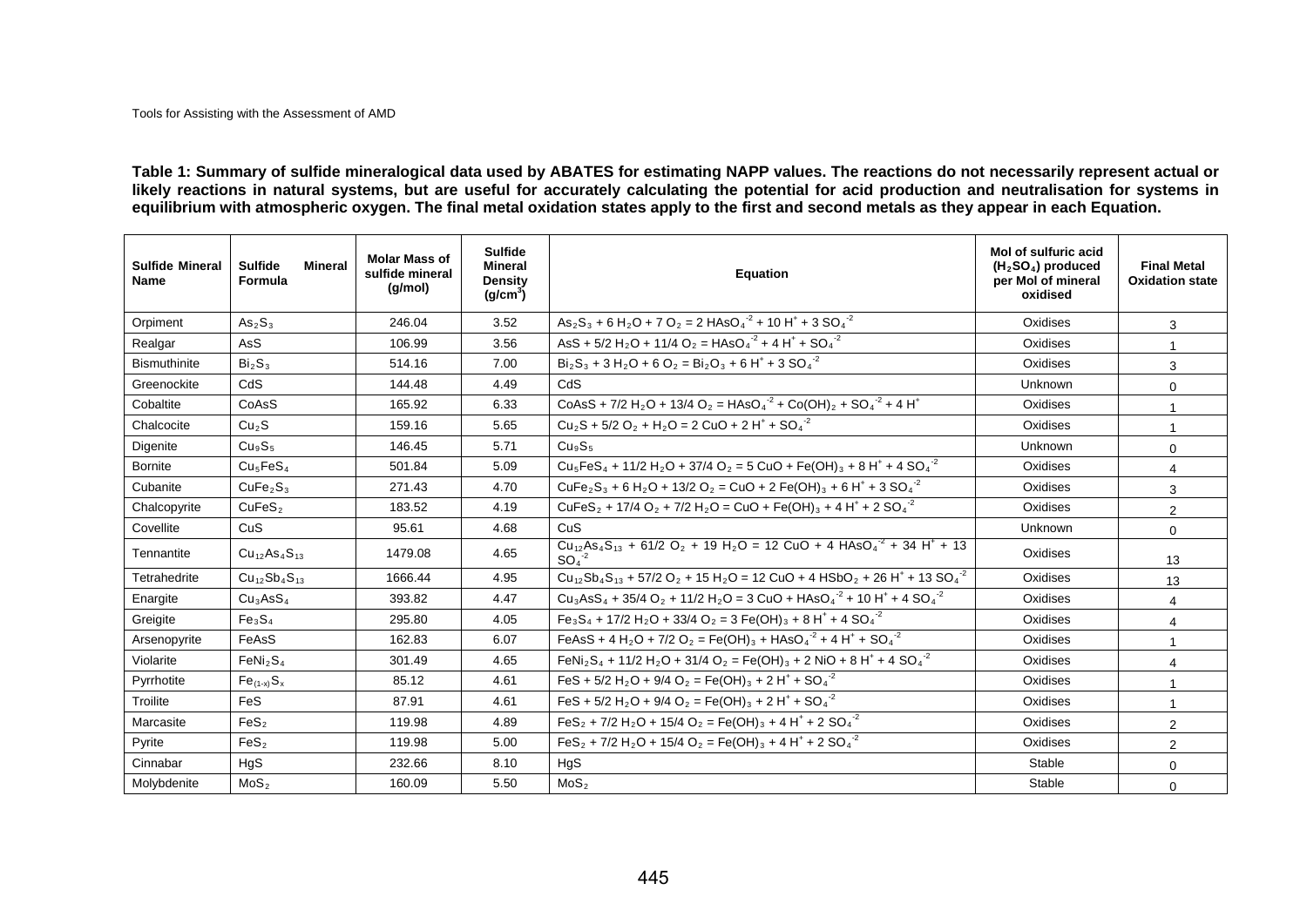| <b>Sulfide Mineral</b><br>Name | <b>Sulfide</b><br>Mineral<br>Formula | <b>Molar Mass of</b><br>sulfide mineral<br>(g/mol) | <b>Sulfide</b><br>Mineral<br><b>Density</b><br>(g/cm <sup>3</sup> ) | Equation                                                      | <b>Mol of sulfuric acid</b><br>$(H2SO4)$ produced<br>per Mol of mineral<br>oxidised | <b>Final Metal</b><br><b>Oxidation state</b> |
|--------------------------------|--------------------------------------|----------------------------------------------------|---------------------------------------------------------------------|---------------------------------------------------------------|-------------------------------------------------------------------------------------|----------------------------------------------|
| Millerite                      | <b>NiS</b>                           | 90.76                                              | 5.50                                                                | <b>NiS</b>                                                    | Unknown                                                                             |                                              |
| Pentlandite                    | $(Ni,Fe)_9S_8$                       | 771.94                                             | 4.96                                                                | $(Fe,Ni)_9S_8$                                                | Unknown                                                                             |                                              |
| Galena                         | PbS                                  | 239.27                                             | 7.40                                                                | <b>PbS</b>                                                    | Stable                                                                              |                                              |
| Stibnite                       | $Sb_2S_3$                            | 339.72                                             | 4.63                                                                | $Sb_2S_3 + 4H_2O + 6O_2 = 2 HSbO_2(aq) + 6 H^+ + 3 SO_4^{-2}$ | Oxidises                                                                            |                                              |
| Native Sulfur                  | $S_8$                                | 256.52                                             | 2.08                                                                | $S_8$                                                         | Stable                                                                              |                                              |
| Sphalerite                     | ZnS                                  | 97.45                                              | 4.05                                                                | ZnS                                                           | Stable                                                                              |                                              |

**Table 2: Summary of carbonate mineralogical data used by ABATES in estimating NAPP values. The reactions may not necessarily represent actual or likely reactions in natural systems, but are useful for accurately calculating the potential for acid production and neutralisation for systems in equilibrium with atmospheric oxygen. Where two or more reactions are shown, the first is the neutralisation step and subsequent reactions show the hydrolysis of the aqueous metal ion and resultant Latent Acidity produced. In most cases, the number of moles of H+** consumed by the neutralisation step is offset by the number of moles of H<sup>+</sup> produced by hydrolysis of the metal ion. The number of moles of sulfuric acid produced is equal to half the number of moles of H<sup>+</sup> ions produced. The final metal oxidation states apply to the first and second **metals as they appear in each Equation.**

| Carbonate<br><b>Mineral Name</b> | Carbonate<br><b>Mineral Formula</b> | <b>Molar Mass</b><br>οt<br>carbonate<br>mineral<br>(g/mol) | Carbonate<br>Mineral<br><b>Density</b><br>(g/cm <sup>3</sup> ) | <b>Equation</b>                                                                                                                                                                                                                                                                                                                                                                                                                              | Mol of sulfuric acid<br>$(H2SO4)$ consumed<br>per Mol of mineral<br>neutralised | <b>Final</b><br>Metal<br><b>Oxidation</b><br>state |
|----------------------------------|-------------------------------------|------------------------------------------------------------|----------------------------------------------------------------|----------------------------------------------------------------------------------------------------------------------------------------------------------------------------------------------------------------------------------------------------------------------------------------------------------------------------------------------------------------------------------------------------------------------------------------------|---------------------------------------------------------------------------------|----------------------------------------------------|
| Mangansiderite                   | (Fe, Mn)CO <sub>3</sub>             | 115.40                                                     | 3.80                                                           | i. (Fe,Mn)CO <sub>3</sub> + 3/8 O <sub>2</sub> + 7/2 H <sup>+</sup> = 1/2 Fe <sup>3+</sup> + 1/2 Mn <sup>4+</sup> + 7/4 H <sub>2</sub> O + CO <sub>2</sub><br>$(3\ 1/2\$ mole $H+$ consumed)<br>ii. $1/2 \text{Fe}^{3+} + 3/2 \text{H}_2\text{O} = 1/2 \text{Fe(OH)}_3 + 3/2 \text{H}^+$<br>(3/2 mole H+ produced)<br>ii. $1/2$ Mn <sup>4+</sup> + 2 H <sub>2</sub> O = $1/2$ Mn(OH) <sub>4</sub> + 2 H <sup>+</sup><br>(2 mole H+ produced) | $\Omega$                                                                        | 3,4                                                |
| Witherite                        | BaCO <sub>3</sub>                   | 197.34                                                     | 4.30                                                           | $BaCO3 + 2 H+ = H2O + CO2 + Ba2+$                                                                                                                                                                                                                                                                                                                                                                                                            |                                                                                 | $\overline{2}$                                     |
| Ankerite                         | $Ca(Fe, Mg, Mn)(CO3)2$              | 206.39                                                     | 3.05                                                           | Ca(Fe,Mg,Mn)(CO <sub>3</sub> ) <sub>2</sub> + 8/3 H <sup>+</sup> + 1/4 O <sub>2</sub> = Ca <sup>2+</sup> + 2 CO <sub>2</sub> + 1/3 Mg <sup>2+</sup> + 1/3 Fe(OH) <sub>3</sub> + 1/3<br>$Mn(OH)4 + 1/6 H2O$                                                                                                                                                                                                                                   | 1.33                                                                            | 3,4                                                |
| Aragonite                        | CaCO <sub>3</sub>                   | 100.09                                                     | 2.93                                                           | $CaCO3 + 2 H+ = H2O + CO2 + Ca2+$                                                                                                                                                                                                                                                                                                                                                                                                            |                                                                                 | $\mathcal{P}$                                      |
| Calcite                          | CaCO <sub>3</sub>                   | 100.09                                                     | 2.71                                                           | $CaCO3 + 2 H+ = H2O + CO2 + Ca2+$                                                                                                                                                                                                                                                                                                                                                                                                            |                                                                                 | 2                                                  |
| Dolomite                         | CaMg(CO <sub>3</sub> ) <sub>2</sub> | 184.40                                                     | 2.84                                                           | CaMg(CO <sub>3</sub> ) <sub>2</sub> + 4 H <sup>+</sup> = 2 H <sub>2</sub> O + 2 CO <sub>2</sub> + Ca <sup>2+</sup> + Mg <sup>2+</sup>                                                                                                                                                                                                                                                                                                        | $\mathcal{P}$                                                                   | 2,2                                                |